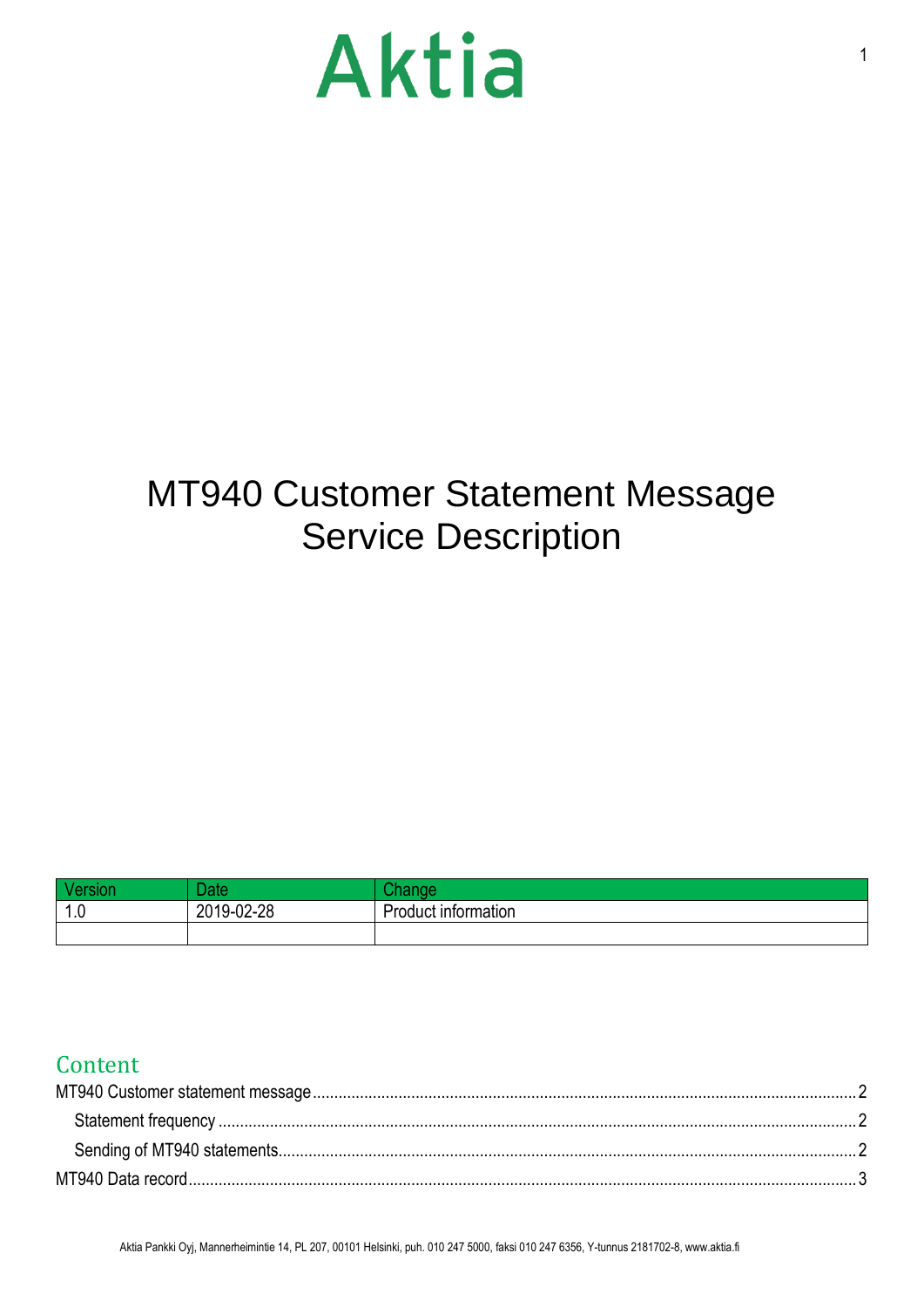# Aktia

#### <span id="page-1-0"></span>MT940 Customer statement message

This document describes the data record of MT940 messages sent by Aktia Bank Plc. MT940 statements are sent via the Swift Network. The statement message is created and sent to another financial institution defined by the account owner. A prerequisite for sending MT940 statements is that the account owner must know the recipient's BIC/Swift code. Because the length of the MT940 message type is limited to 2000 characters, the complete statement may be sent in several sequences.

The data record uses the following abbreviations:

- $\bullet$   $x =$  alphanumeric data
- !n = numeric data
- $a =$  letter data
- $\bullet$  d = decimals
- $\bullet$  M = mandatory field
- $\bullet$  O = optional field

Where the maximum number of digits precedes digit type.

#### <span id="page-1-1"></span>Statement frequency

The statements are produced according to the customer's frequency request. The options for statement intervals are:

- Daily
- Weekly, Biweekly
- Monthly, Quarterly
- Annually, Biannually

#### <span id="page-1-2"></span>Sending of MT940 statements

Statements are sent during the following banking day of the chosen statement date. The statement is sent on predefined interval periods given that booking entries have been done during the period. The customer can select several recipients for the statement and choose to send statements of several accounts. Please note that if statements are sent to one recipient, and the customer desires to add an additional recipient, the same account statements will be sent to the second recipient.